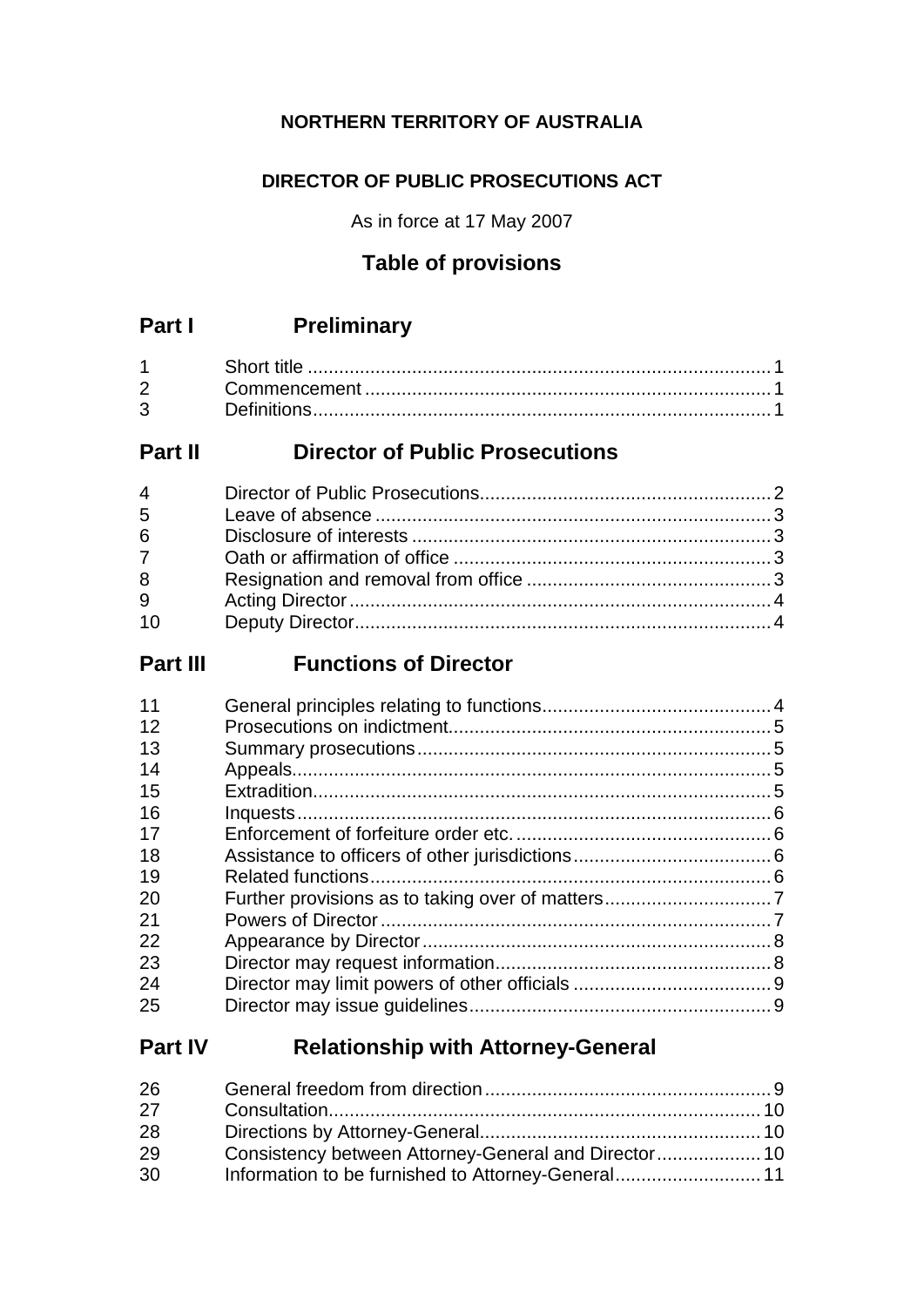#### Part V **Miscellaneous**

| 32 |  |
|----|--|
| 33 |  |
| 34 |  |
| 35 |  |
| 36 |  |
| 37 |  |
| 38 |  |
| 39 |  |

## **Schedule**

**ENDNOTES**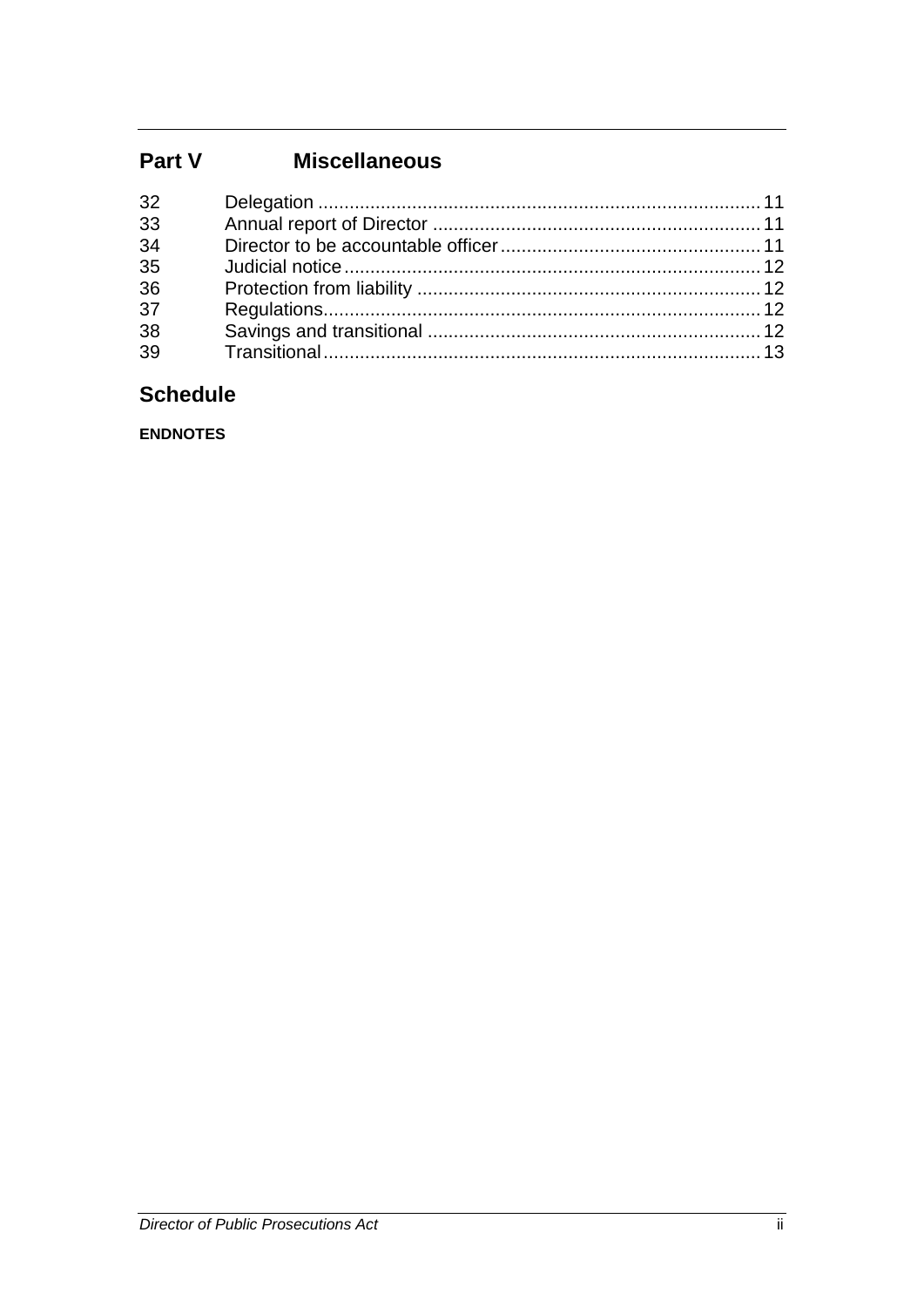## **NORTHERN TERRITORY OF AUSTRALIA**

As in force at 17 May 2007 \_\_\_\_\_\_\_\_\_\_\_\_\_\_\_\_\_\_\_\_

\_\_\_\_\_\_\_\_\_\_\_\_\_\_\_\_\_\_\_\_

### **DIRECTOR OF PUBLIC PROSECUTIONS ACT**

#### **An Act to provide for the appointment of a Director of Public Prosecutions, and for other purposes**

### **Part I Preliminary**

#### **1 Short title**

This Act may be cited as the *Director of Public Prosecutions Act*.

#### **2 Commencement**

This Act shall come into operation on a date to be fixed by the Administrator by notice in the *Gazette*.

#### **3 Definitions**

In this Act, unless the contrary intention appears:

*Deputy Director* means a Deputy Director of Public Prosecutions appointed under section 10.

**Director** means the Director of Public Prosecutions appointed under section 4 and includes an Acting Director appointed under section 9, while he or she is so acting.

#### *offence* means an offence:

- (a) subject to paragraph (b), against a law in force in the Territory; or
- (b) against a law of the Commonwealth but limited to an offence to which particular proceedings relate where the Director is authorized to bring or conduct those proceedings.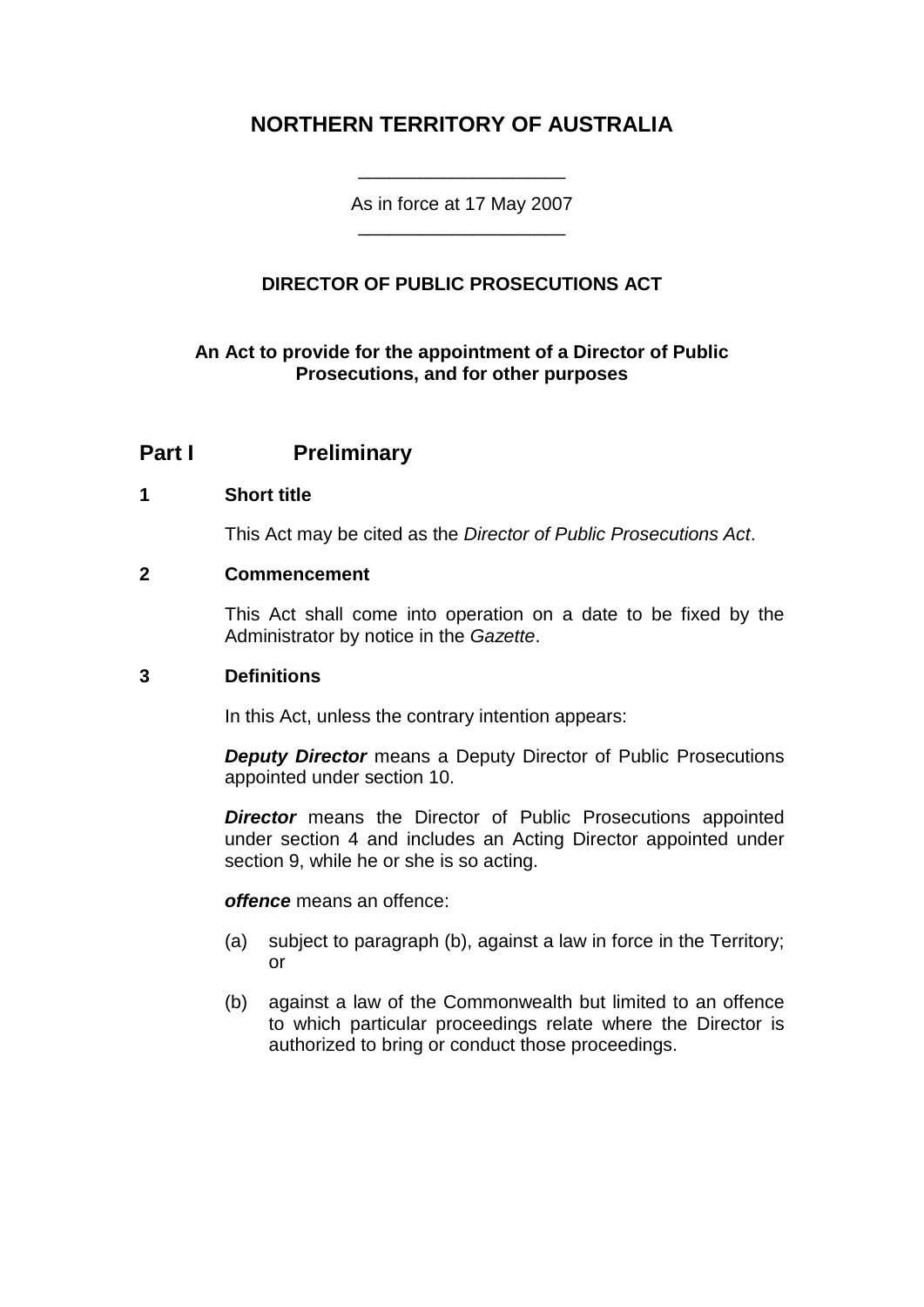## **Part II Director of Public Prosecutions**

#### **4 Director of Public Prosecutions**

- (1) The Administrator may, by instrument in writing, appoint a person who has:
	- (a) not attained the age of 65 years; and
	- (b) been a lawyer for at least 10 years;

to hold the office of Director of Public Prosecutions for such period as is specified in the instrument of appointment or without limitation on the period of office.

- (2) Subject to this Act, the Director shall be entitled to such salary and allowances, and shall hold office on such terms and conditions, as the Administrator determines.
- (4) The Director shall, for the purposes of exercising the Director's powers or performing the Director's functions, be entitled to practice as a legal practitioner as if he or she were holding an unrestricted practising certificate issued under the *Legal Profession Act*.
- (5) The Director shall not, without the consent of the Attorney-General, engage in:
	- (a) practice as a legal practitioner; or
	- (b) paid employment,

outside the duties of his or her office.

- (6) Notwithstanding anything to the contrary in subsection (1), the *Supreme Court (Judges Pensions) Act* applies to and in relation to a person appointed to the office of the Director in the same way and to the same extent as if the person had been appointed to be a Judge (within the meaning of that Act) who is to cease to hold office on attaining the age of 65 years.
- (7) A pension or other money payable by virtue of subsection (6) is to be paid from the public moneys of the Territory and the Allocation for that purpose is established or increased to the extent necessary
- (8) If a person who holds or has held office as the Director becomes a Judge, the period during which the person held office shall, for the purposes of the *Supreme Court (Judges Pensions) Act*, be deemed to be prior judicial service within the meaning of that Act.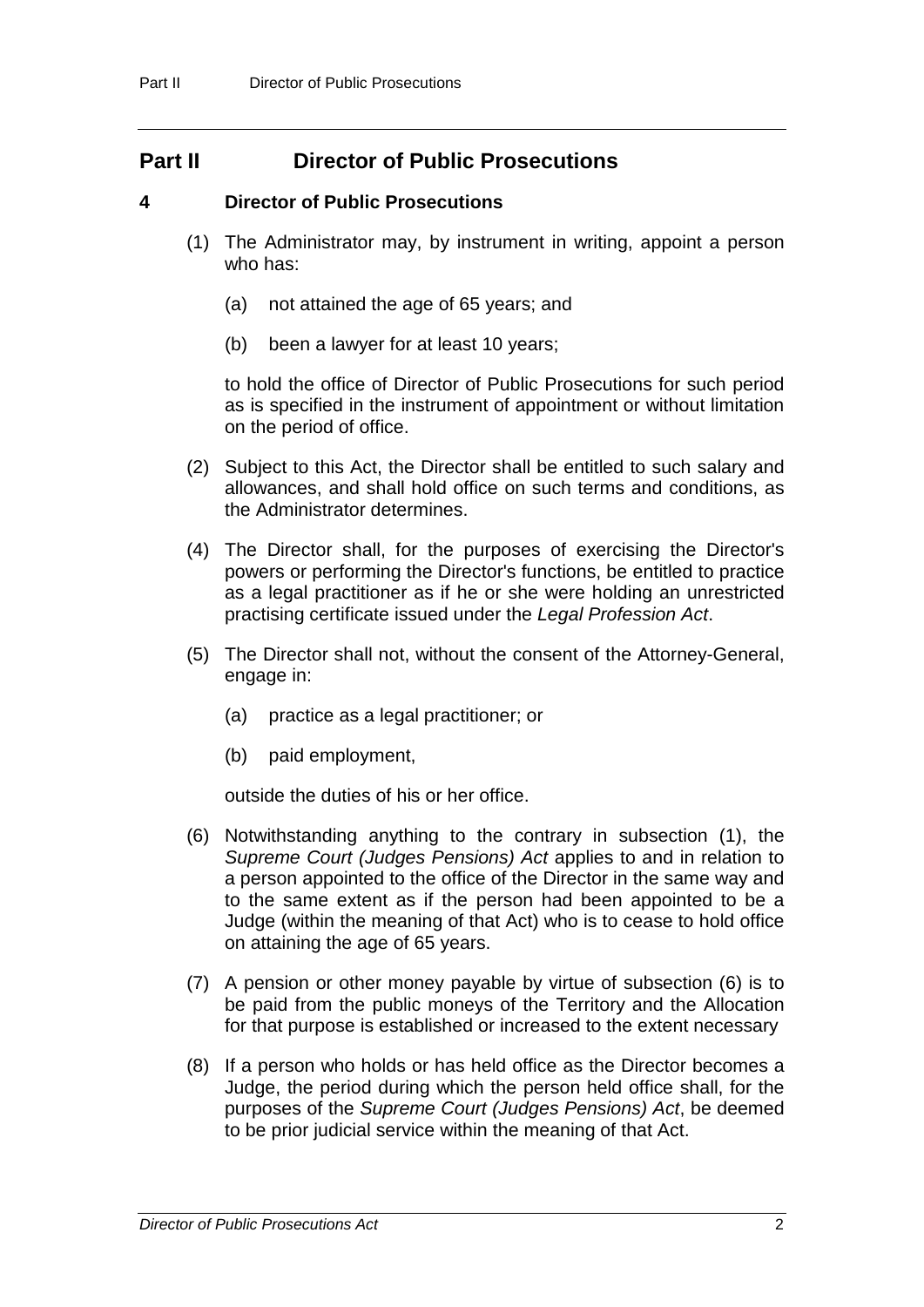(9) Notwithstanding anything in the terms and conditions of his or her employment, a Director, by force of this subsection, retires from office on the day on which he or she attains the age of 65 years.

#### **5 Leave of absence**

The Attorney-General may grant to the Director leave of absence from duty on such terms and conditions as to remuneration or otherwise as the Attorney-General thinks fit.

#### **6 Disclosure of interests**

The Director shall, as soon as practicable after being appointed, and from time to time after acquiring them, give written notice to the Attorney-General of all direct or indirect pecuniary interests that the Director has or acquires in any business, whether in Australia or elsewhere, or in any body corporate carrying on such business.

#### **7 Oath or affirmation of office**

- (1) The Director shall not perform the duties of the Director's office unless the Director has made an oath or affirmation in relation to that office in accordance with the form of oath or affirmation in the Schedule.
- (2) An oath or affirmation under subsection (1) shall be made before a Judge of the Supreme Court.

#### **8 Resignation and removal from office**

- (1) The Director may resign office by writing signed by him or her and delivered to the Administrator.
- (2) The Administrator shall remove the Director from office if, and only if, the Director:
	- (a) except by reason of temporary illness, becomes incapable of performing the duties of his or her office;
	- (b) is guilty of misbehaviour; or
	- (c) becomes bankrupt or insolvent, applies to take the benefit of a law for the relief of bankrupt or insolvent debtors, compounds with his or her creditors or makes an assignment of his or her remuneration for their benefit.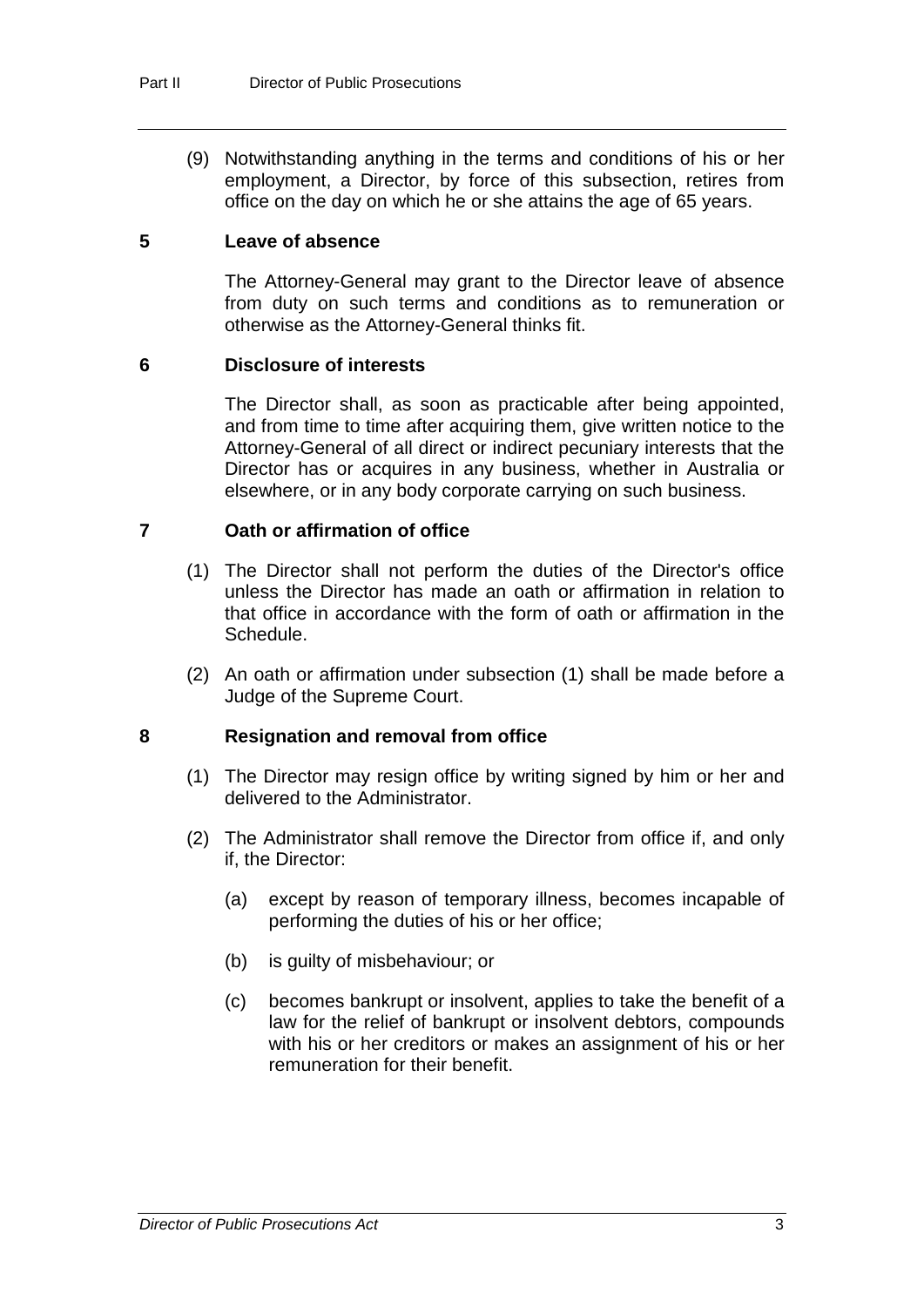#### **9 Acting Director**

- (1) The Administrator may appoint an Acting Director of Public Prosecutions to act during the absence of the Director through illness or other cause or during any vacancy in the office of Director and may at any time revoke that appointment.
- (2) The Acting Director, while so acting:
	- (a) has all the powers and duties, and may exercise any of the functions, of the Director; and
	- (b) shall be entitled to be paid such:
		- (i) remuneration; and
		- (ii) travelling and other allowances,

as the Administrator from time to time determines.

#### **10 Deputy Director**

- (1) The Director may appoint a member of the Director's staff to be a Deputy Director of Public Prosecutions.
- (2) Subject to the direction and control of the Director, a Deputy Director may exercise the powers and perform the functions of the Director.
- (3) A power exercised or functions performed under this section shall be deemed to have been exercised or performed by the Director.

#### **Part III Functions of Director**

#### **11 General principles relating to functions**

- (1) The functions of the Director:
	- (a) are performed on behalf of the Crown but may be performed in the name of the office of the Director; and
	- (b) do not affect any right that a person has to bring or conduct proceedings, unless the Director takes over those proceedings under this Part.
- (2) Where an aspect of the investigation and prosecution of an offence is the subject of a national co-operative scheme or of an intergovernment arrangement, the Director shall have regard to and seek to give effect to that scheme or arrangement, its objectives and the policies being pursued under it, in the performance of the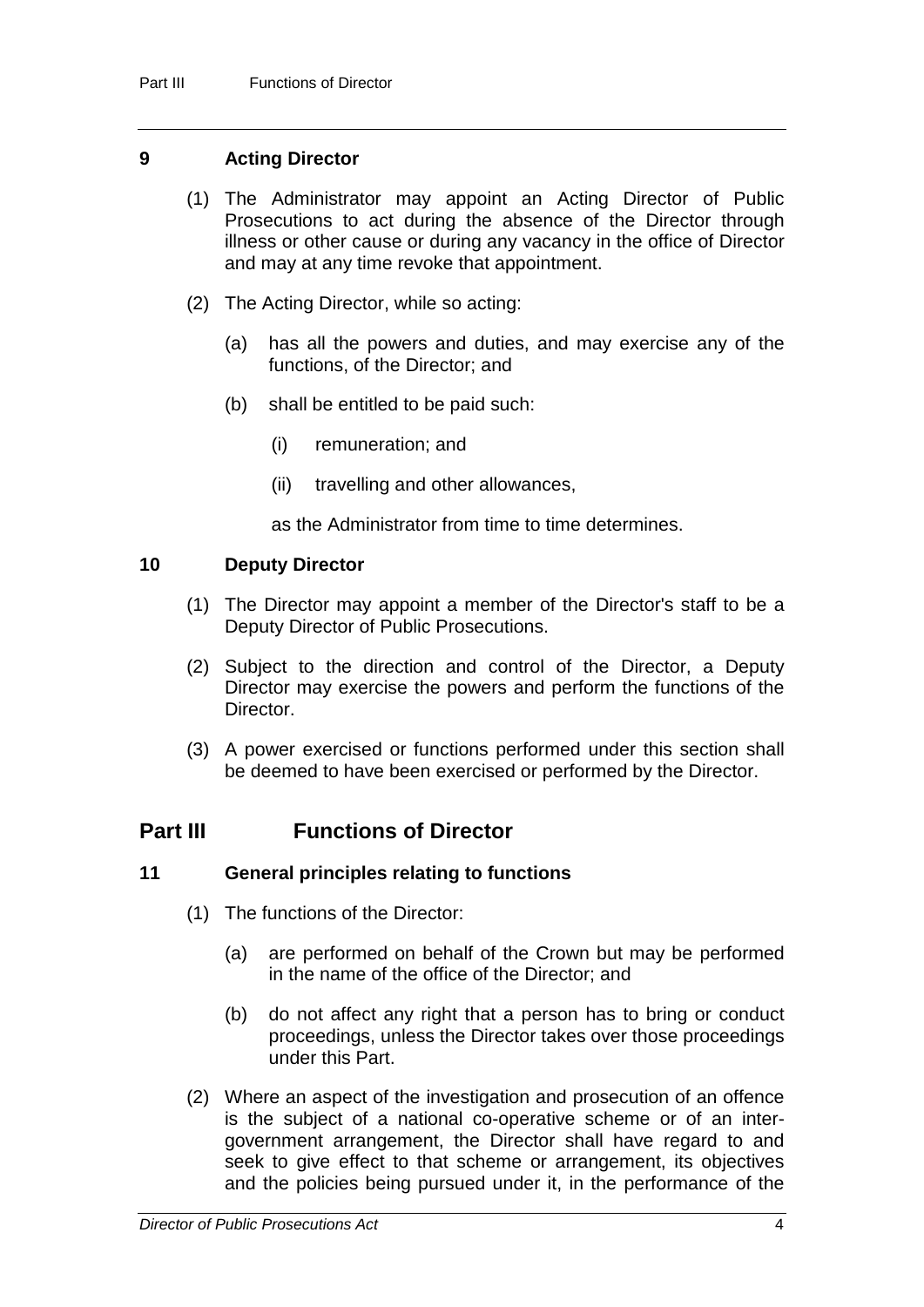functions of the Director.

#### **12 Prosecutions on indictment**

- (1) It is a function of the Director to bring and conduct prosecutions on indictment for offences.
- (2) The function referred to in subsection (1) includes the bringing and conduct of committal proceedings or a preliminary hearing under the Justices Act related to an offence.

#### **13 Summary prosecutions**

It is a function of the Director:

- (a) to institute and conduct prosecutions, not on indictment, for indictable offences, including the summary trial of indictable offences;
- (b) to take over a prosecution, not on indictment, for an indictable offence brought by another person, including the summary trial of an indictable offence;
- (c) to bring and conduct proceedings for summary offences; and
- (d) to take over and conduct any proceedings in respect of a summary offence.

#### **14 Appeals**

It is a function of the Director:

- (a) to institute and conduct, or to conduct as respondent, any appeal or further appeal relating to a prosecution referred to in section 12(1) or 13, or to request and conduct a reference under section 414 of the Criminal Code; and
- (b) where a prosecution has been brought by another person and an appeal or further appeal relating to that prosecution has been brought, to take over the appeal from that person, whether as appellant or respondent.

#### **15 Extradition**

It is a function of the Director to take steps to secure the extradition to the Northern Territory of any person required to answer a charge of an offence, or to serve a sentence imposed, in the Northern Territory.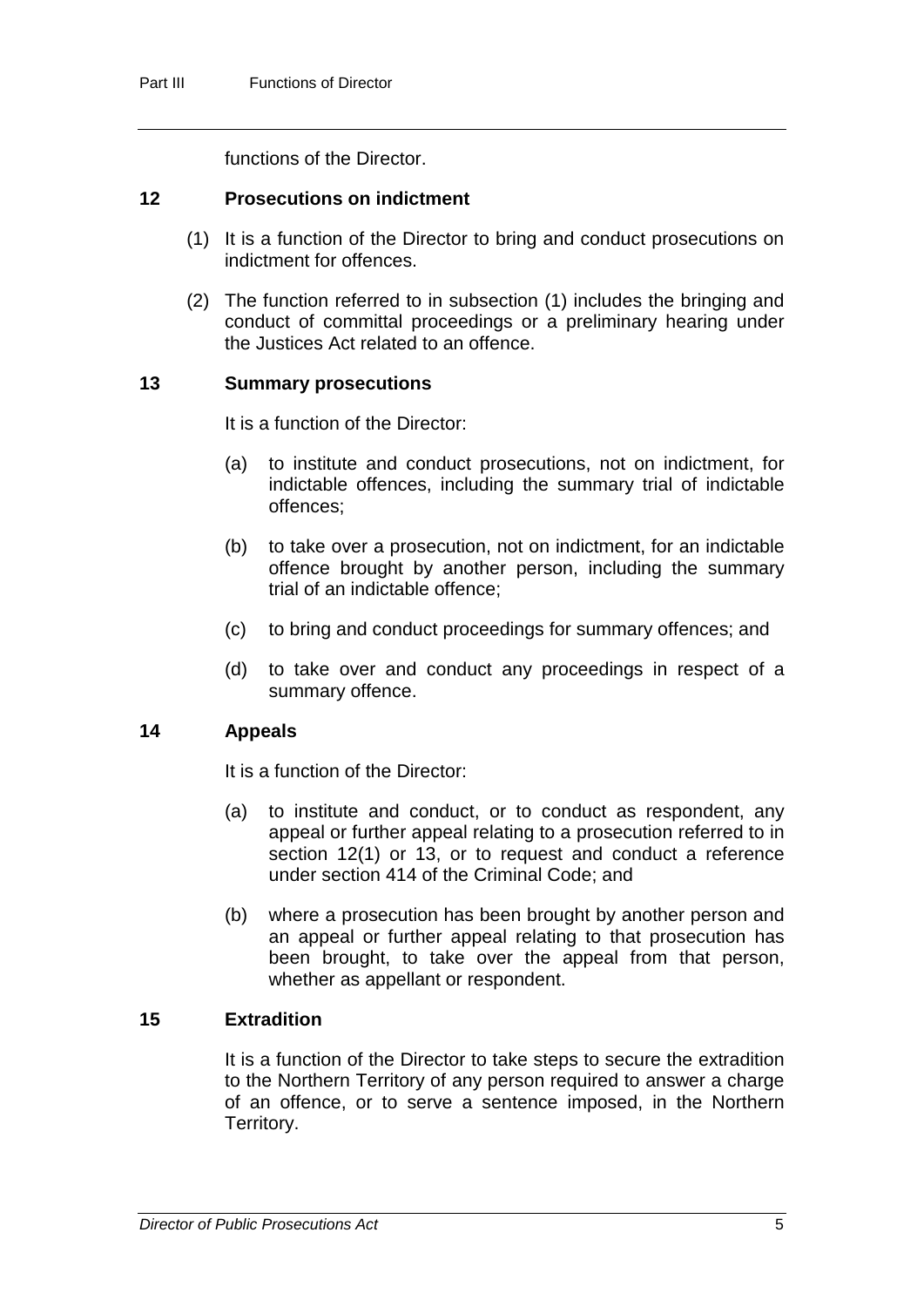#### **16 Inquests**

It is a function of the Director:

- (a) to participate in proceedings under the *Coroners Act*; and
- (b) with the concurrence of a coroner, to assist the coroner,

if the Director considers that in a particular case such participation or assistance is relevant to the performance of some other function of the Director and is justified by the circumstances of the case.

#### **17 Enforcement of forfeiture order etc.**

Where the Director has conducted proceedings under the *Criminal Property Forfeiture Act* and as a result of the proceedings a person becomes liable to pay an amount to the Territory or property is forfeit to the Territory under a court order, it is a function of the Director to take any further proceedings that may be required to recover the amount or enforce the forfeiture or order

#### **18 Assistance to officers of other jurisdictions**

- (1) It is a function of the Director to provide assistance in the Territory in respect of a corresponding function of a corresponding public officer.
- (2) In subsection (1):

*corresponding function* means a function similar to a function of the Director.

*corresponding public officer* means a public officer having corresponding functions in the jurisdiction of the Commonwealth or a State or another Territory of the Commonwealth or of another country.

#### **19 Related functions**

It is a function of the Director:

- (a) to institute, intervene in, and conduct proceedings that are connected with or arise out of a function of the Director; or
- (b) otherwise to do anything that is incidental or conducive to the performance of a function of the Director.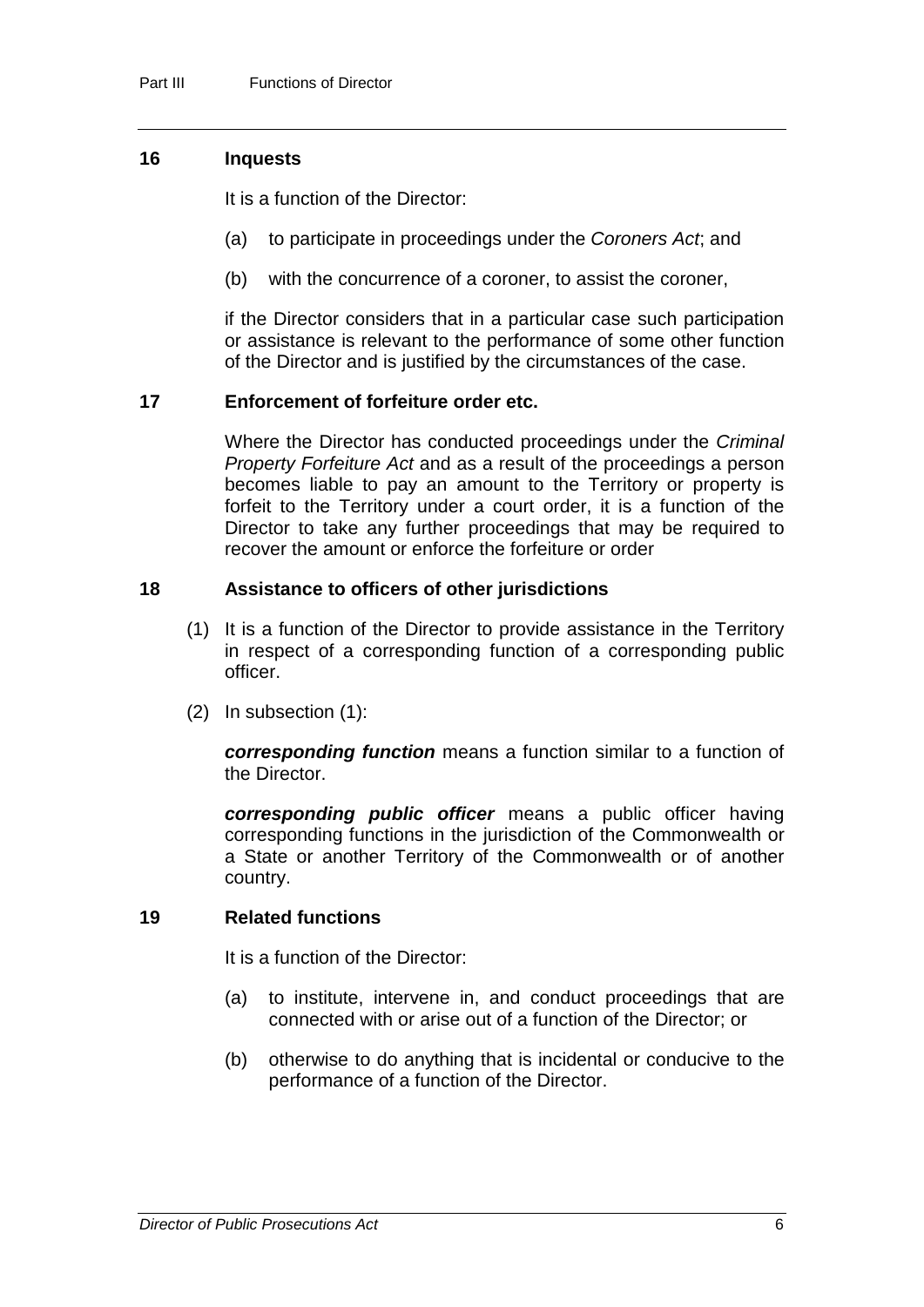#### **20 Further provisions as to taking over of matters**

- (1) For the purposes of sections 13 and 14(b), the Director takes over a prosecution or appeal by giving notice in writing that the Director has taken over the matter:
	- (a) to the person who would otherwise be responsible for the matter as complainant, informant, appellant or respondent; and
	- (b) if the prosecution or appeal has been initiated in a court, to the clerk or registrar of the court,

and on compliance with this subsection, the Director becomes the prosecutor, appellant or respondent, as the case may be.

- (2) An irregularity or defect in a notice under subsection (1) does not affect its validity.
- (3) Nothing in this Part shall be read as preventing the exercise by the Director of a power or discretion to discontinue or terminate a prosecution or appeal that has been taken over under this Part.

#### **21 Powers of Director**

- (1) The Director has power to do all things that are necessary or convenient to be done for the purpose of performing the functions of the Director.
- (2) Without limiting subsection (1), the Director may, for the purpose referred to in that subsection:
	- (a) exercise a power, authority or discretion relating to the investigation and prosecution of offences that is vested in the Attorney-General;
	- (b) grant an indemnity from prosecution, whether on indictment or otherwise; or
	- (c) give an undertaking to a person that an answer given or a statement or disclosure made by the person will not be used in evidence against the person.
- (3) This Act does not derogate from a function of the Attorney-General.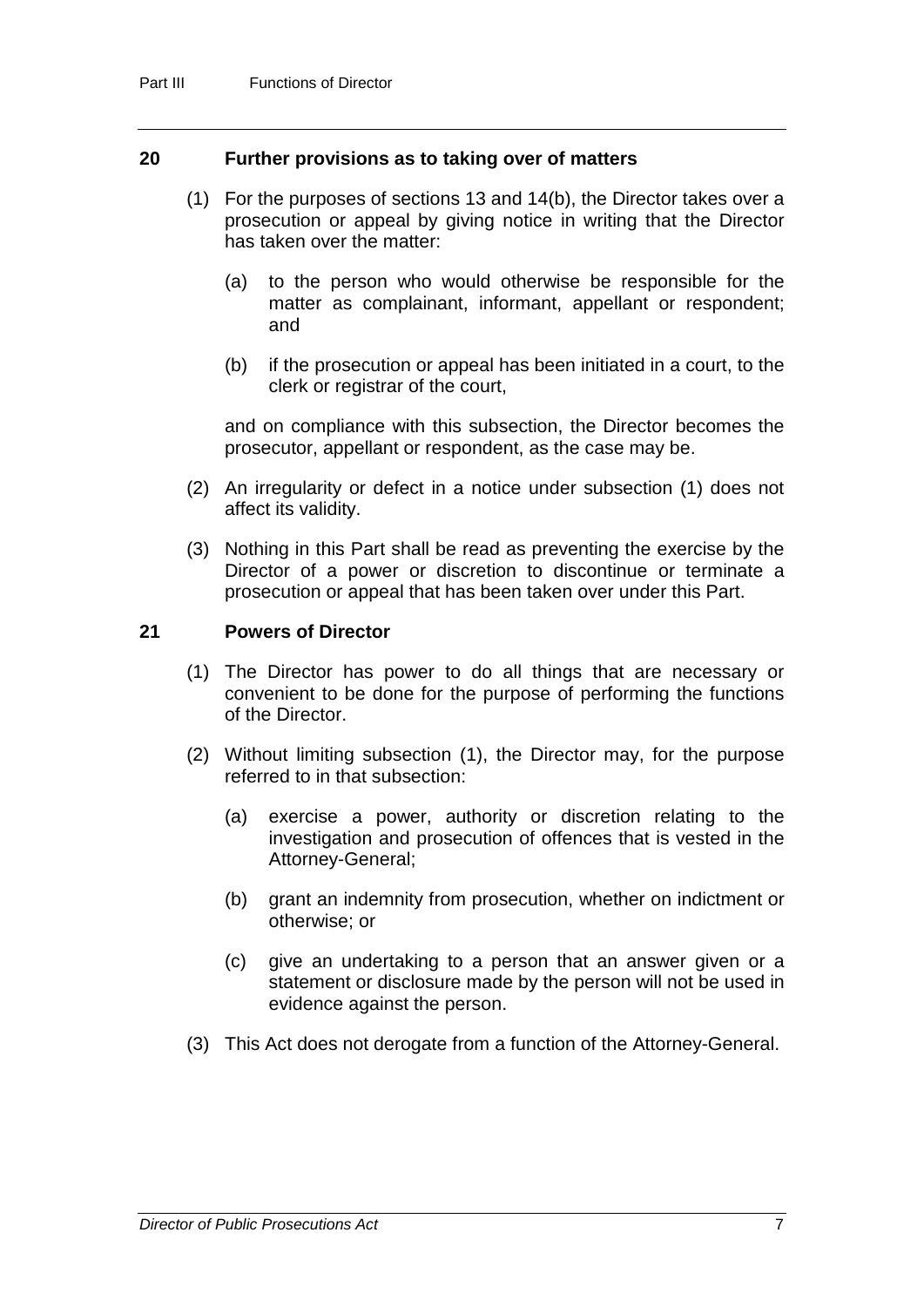#### **22 Appearance by Director**

In proceedings to which the Director is a party or in respect of which he or she otherwise has a function under this Part, the Director may appear in person or be represented:

- (a) by a legal practitioner; or
- (b) where the proceedings are in a court of summary jurisdiction or the Youth Justice Court, by a legal practitioner or a member of the Police Force.

#### **23 Director may request information**

- (1) The Director may, in accordance with subsection (2), make a request in writing to an official whose functions include prosecuting for or investigating offences.
- (2) Where the Director has instituted or taken over, or is considering whether to bring or take over, a prosecution or appeal in relation to an offence or suspected offence, a request may be made for:
	- (a) any specified information, document or material or a specified kind of information, document or material, or for all relevant information, documents and material, to be furnished to the Director; or
	- (b) the provision of assistance, including the carrying out of an investigation or further investigation of a matter,

in relation to the offence or suspected offence.

- (3) Notwithstanding any other written law, an official to whom a request is made under this section shall comply with it so far as it is practicable to do so.
- (4) In this section:

*document* includes data recorded or stored mechanically, photographically or electronically and any tape, disc or other device or medium on which it is recorded or stored.

#### *official* means:

(a) a member of the Police Force of the Northern Territory (including the Commissioner of Police);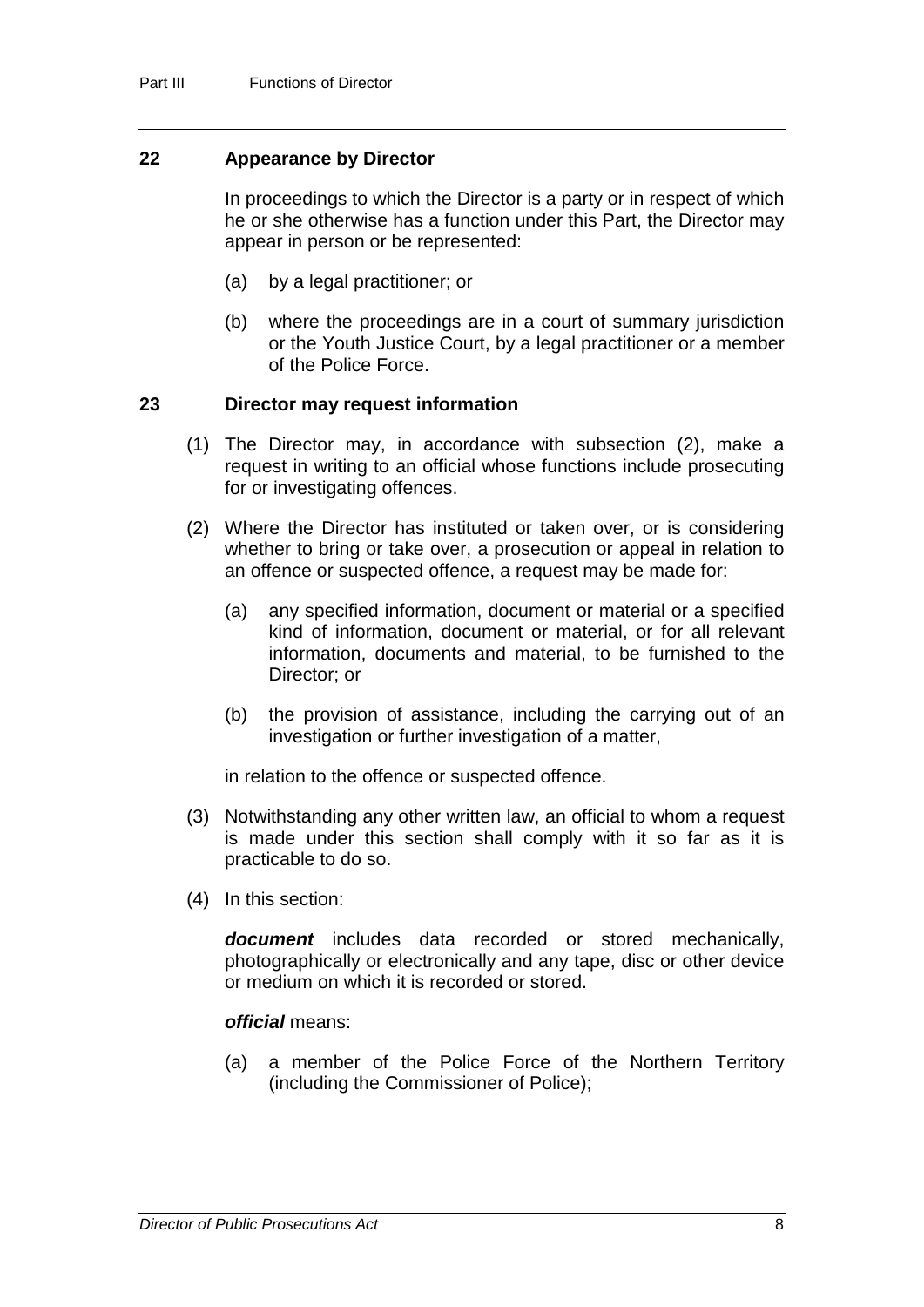- (b) a person employed by an authority or corporation established under a law of the Territory and authorized by or under that law to investigate, or to make a complaint charging, an offence against a law in force in the Territory; or
- (c) an officer or employee of the Public Service of the Commonwealth or of the Public Sector, within the meaning of the *Public Sector Employment and Management Act*, acting in the course of his or her employment as such an officer or employee.

#### **24 Director may limit powers of other officials**

- (1) The Director may give directions in writing to an official referred to in section 23(1) directing that:
	- (a) a prosecution for a specified offence or class of offences shall not be brought by that official; and
	- (b) all matters relating to any such offence shall be referred to the Director,

and an official to whom a direction is so given shall comply with the direction.

(2) The Director may recommend that proceedings be brought in respect of an offence referred to in subsection (1).

#### **25 Director may issue guidelines**

- (1) The Director may issue a statement of guidelines intended to be followed in the performance of the Director's functions.
- (2) A statement issued under subsection (1) shall be published in the report referred to in section 33 and may be published in such other manner as the Director, after consultation with the Attorney-General, thinks fit.
- (3) An act or omission of the Director or a person acting on his behalf shall not be called in question or held to be invalid on the grounds of a failure to comply with a statement issued under this section.

#### **Part IV Relationship with Attorney-General**

#### **26 General freedom from direction**

Except as provided in this Part, the Director is not subject to direction by the Attorney-General or any other person in the performance of the Director's functions.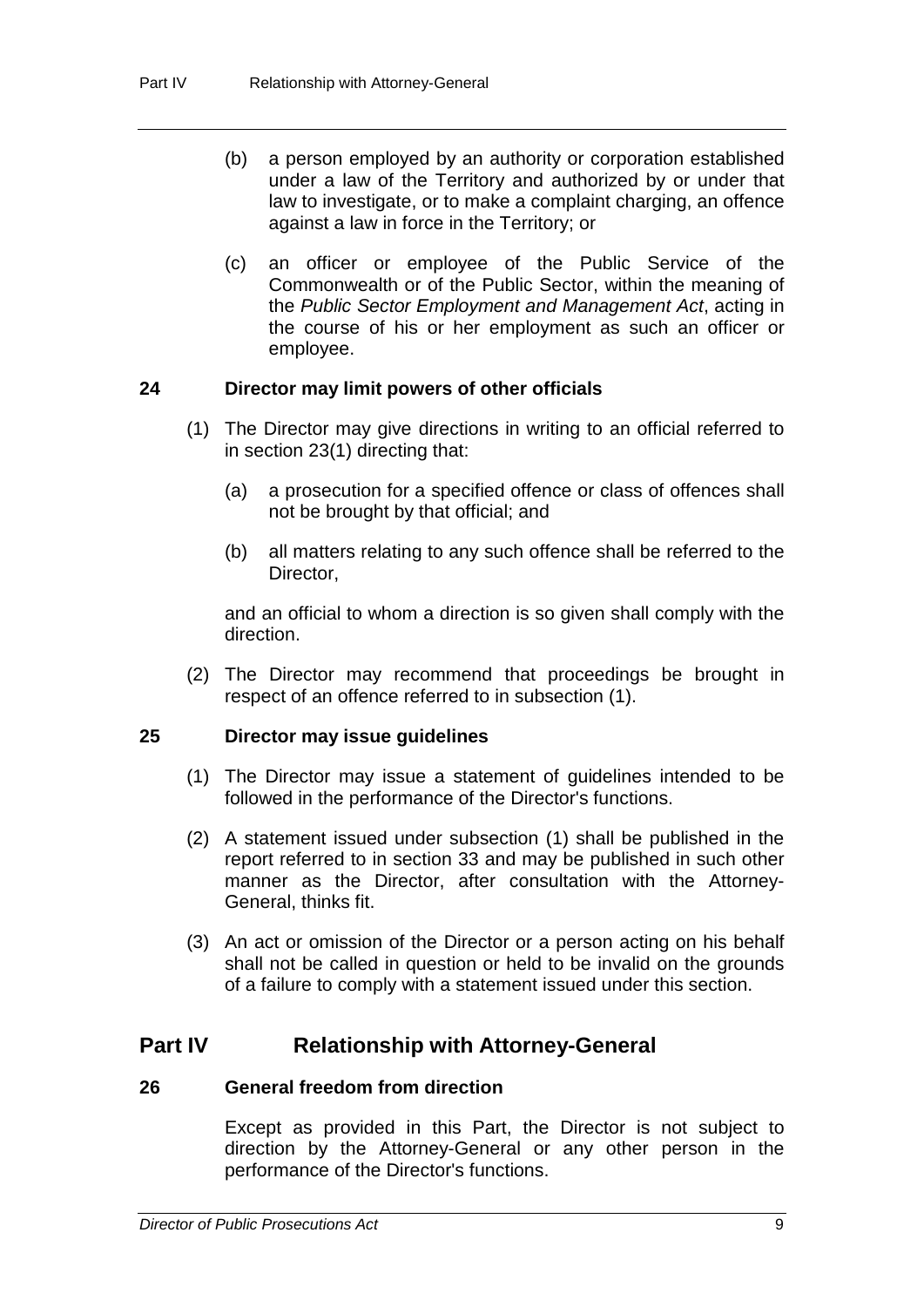#### **27 Consultation**

- (1) The Director shall, if requested to do so by the Attorney-General, consult the Attorney-General about matters concerning the performance of the Director's functions.
- (2) The Attorney-General shall, if requested to do so by the Director, consult the Director about matters concerning the performance of the Director's functions.

#### **28 Directions by Attorney-General**

- (1) The Attorney-General may, after consultation with the Director, issue to the Director directions as to the general policy to be followed in the performance of a function of the Director.
- (2) A direction may not be issued under subsection (1) in respect of a particular case.
- (3) The Director may:
	- (a) in respect of a function, request the Attorney-General to issue directions under subsection (1) concerning that function;
	- (b) in respect of a particular case, request the Attorney-General to issue directions to the Director as to the performance of the Director's functions in that case; and
	- (c) if the Director considers that the interests of justice require that the Director should not perform a function in a particular case, request the Attorney-General to perform the corresponding function of the Attorney-General in the case,

and the Attorney-General may comply with a request under this subsection.

- (4) The Director shall comply with a direction of the Attorney-General under this section.
- (5) Every direction under this section shall be in writing and shall be included in the annual report of the Director under section 33.

#### **29 Consistency between Attorney-General and Director**

(1) Where in a particular case the Attorney-General has performed a function that is vested in both the Attorney-General and the Director, the Director shall not, without the consent of the Attorney-General, perform that function inconsistently with the action of the Attorney-General.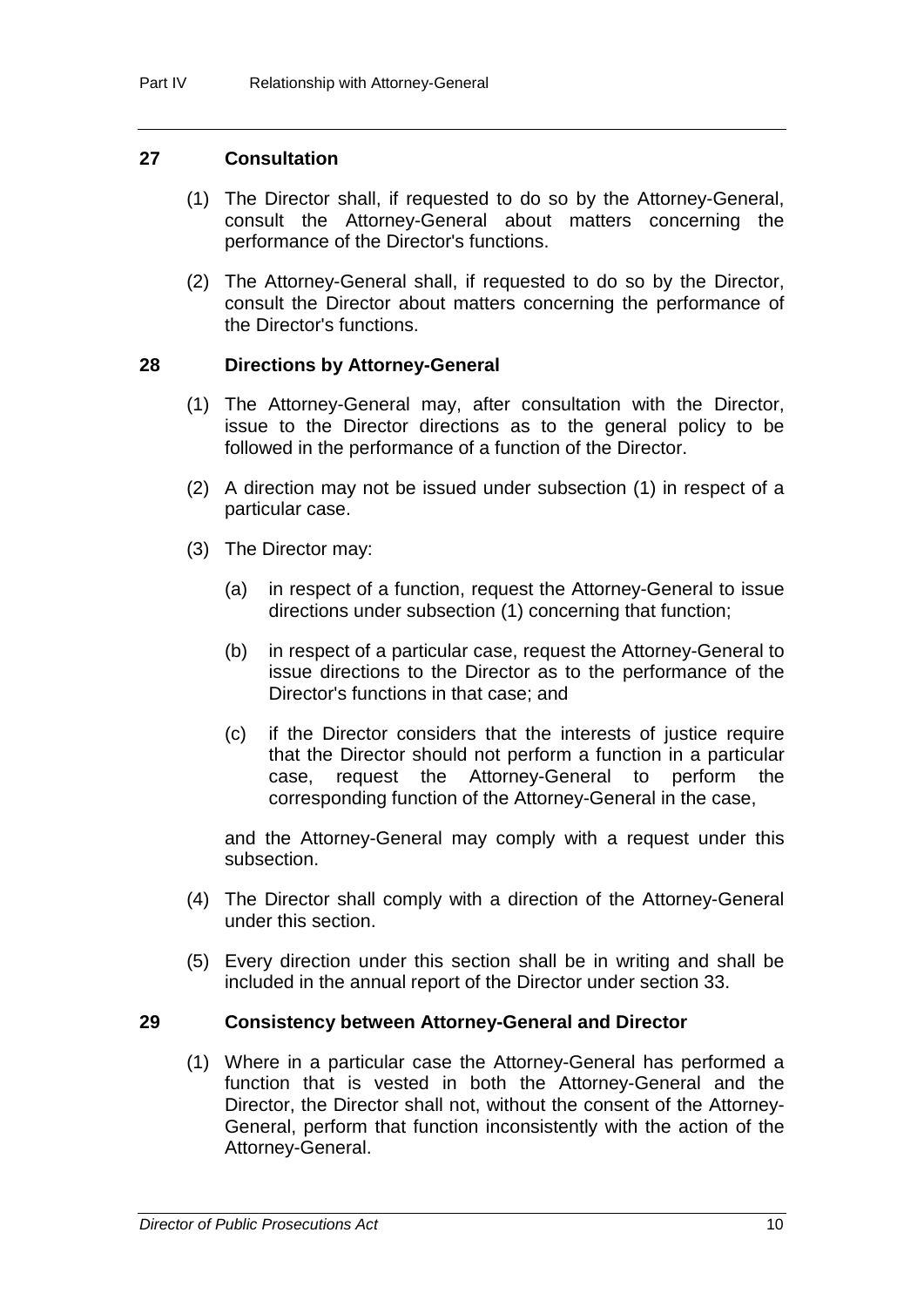(2) If in a case the operation of subsection (1) precludes the Director from taking an action he or she would otherwise have taken, the Director shall refer to that occurrence in the annual report of the Director under section 33.

#### **30 Information to be furnished to Attorney-General**

The Director shall, so far as the interests of justice allow, furnish the Attorney-General with such information relating to the functions of the Director as the Attorney-General requires:

- (a) for the proper conduct of the Attorney-General's public business; or
- (b) to enable the Legislative Assembly to be informed and questions asked in the Assembly to be answered concerning the functions of the Director or the operation of this Act.

### **Part V Miscellaneous**

#### **32 Delegation**

The Director may, in writing, delegate to any suitable person any of the Director's powers and functions under this or any other Act.

#### **33 Annual report of Director**

- (1) The Director shall, as soon as is practicable in each year but not later then 30 September, prepare and deliver to the Attorney-General a report on the performance of the Director's functions during the year that ended on the preceding 30 June.
- (2) The Attorney-General shall cause the report received under subsection (1) to be laid before the Legislative Assembly within 6 sitting days of the Assembly after it is received by the Attorney-General.
- (3) The Director may at any time report to the Attorney-General on any matter relating to the operation of this Act.

#### **34 Director to be accountable officer**

For the purposes of the *Financial Management Act* the Director is the accountable officer in relation to the Director's functions under this Act and that Act applies accordingly.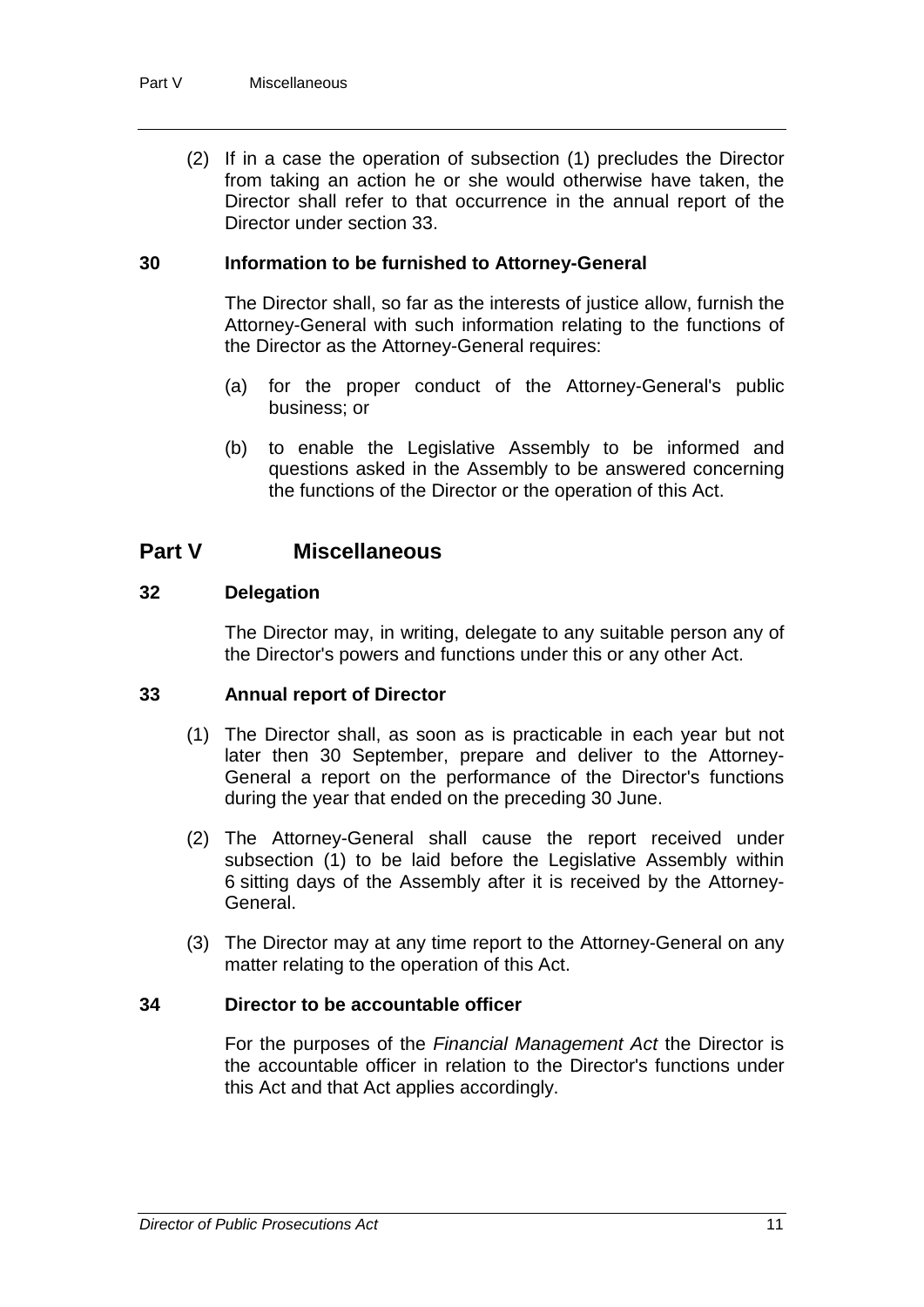#### **35 Judicial notice**

All courts, judges and persons acting judicially shall take judicial notice of:

- (a) the official signature of a person who is or has been the Director or the Acting Director on any document; and
- (b) the fact that that person is or was the Director or the Acting Director, as the case may be.

#### **36 Protection from liability**

The Director, the Deputy Director or any other person acting under this Act:

- (a) is not liable for anything that in good faith he or she does or refrains from doing for the purpose of carrying out this Act; and
- (b) without limiting paragraph (a), is entitled to be indemnified by the Territory for any liability incurred in any proceedings related to the carrying out of this Act.

#### **37 Regulations**

The Administrator may make regulations, not inconsistent with this Act, prescribing matters:

- (a) required or permitted by this Act to be prescribed; or
- (b) necessary or convenient to be prescribed for carrying out or giving effect to this Act.

#### **38 Savings and transitional**

- (1) The application of this Act to offences, prosecutions, appeals, references and proceedings extends to offences committed and prosecutions, appeals, references and proceedings brought or commenced before the commencement of this Act.
- (2) A reference in a law of the Territory to the Crown Prosecutor, unless inconsistent with the context or subject-matter, shall be deemed to be a reference to the Director and the Deputy Director.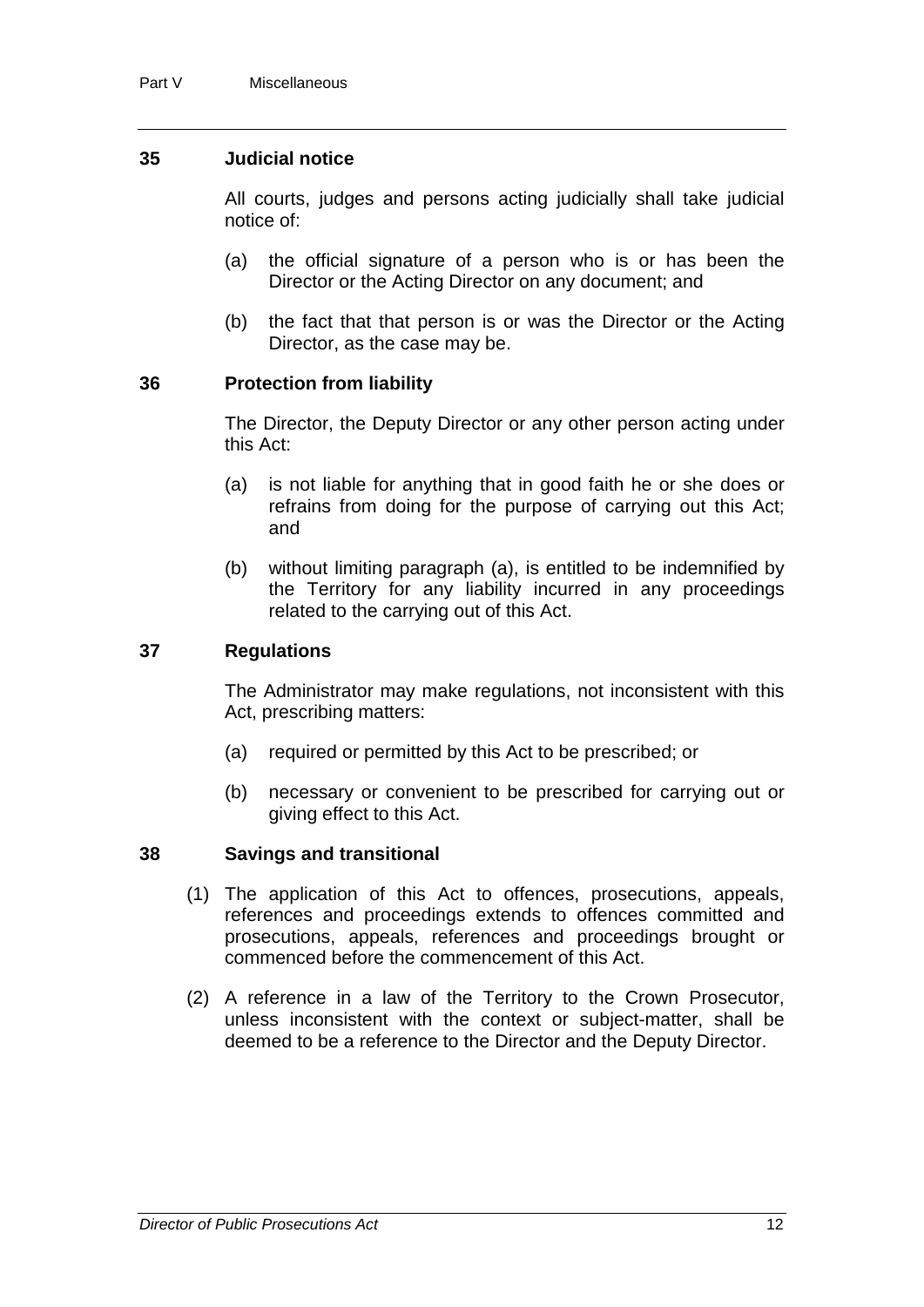#### **39 Transitional**

- (1) On and from the commencement of this Act:
	- (a) the Director shall take over from the Attorney-General, Solicitor-General or Solicitor for the Northern Territory the conduct of all criminal proceedings continuing immediately before the commencement of this section;
	- (b) all acts, matters and things made or done by or on behalf of or in the name of the Attorney-General, Solicitor-General or Solicitor for the Northern Territory in relation to those criminal proceedings shall be deemed to have been made or done by or on behalf of or in the name of the Director;
	- (c) a reference to the Attorney-General, Solicitor-General or Solicitor for the Northern Territory in an order or document arising from or relating to those criminal proceedings shall, unless inconsistent with the context or subject-matter, be deemed to be a reference to the Director; and
	- (d) all documents served on or by or on behalf of or in the name of the Attorney-General, Solicitor-General or Solicitor for the Northern Territory in connection with those criminal proceedings shall be deemed to have been served on or by or on behalf of the Director.
- (2) Notwithstanding anything in subsection (1), the operation of an authority, sanction or consent given before the commencement of this section by the Attorney-General, or other person empowered, to the commencement of proceedings in relation to an offence shall not be abated or affected thereby.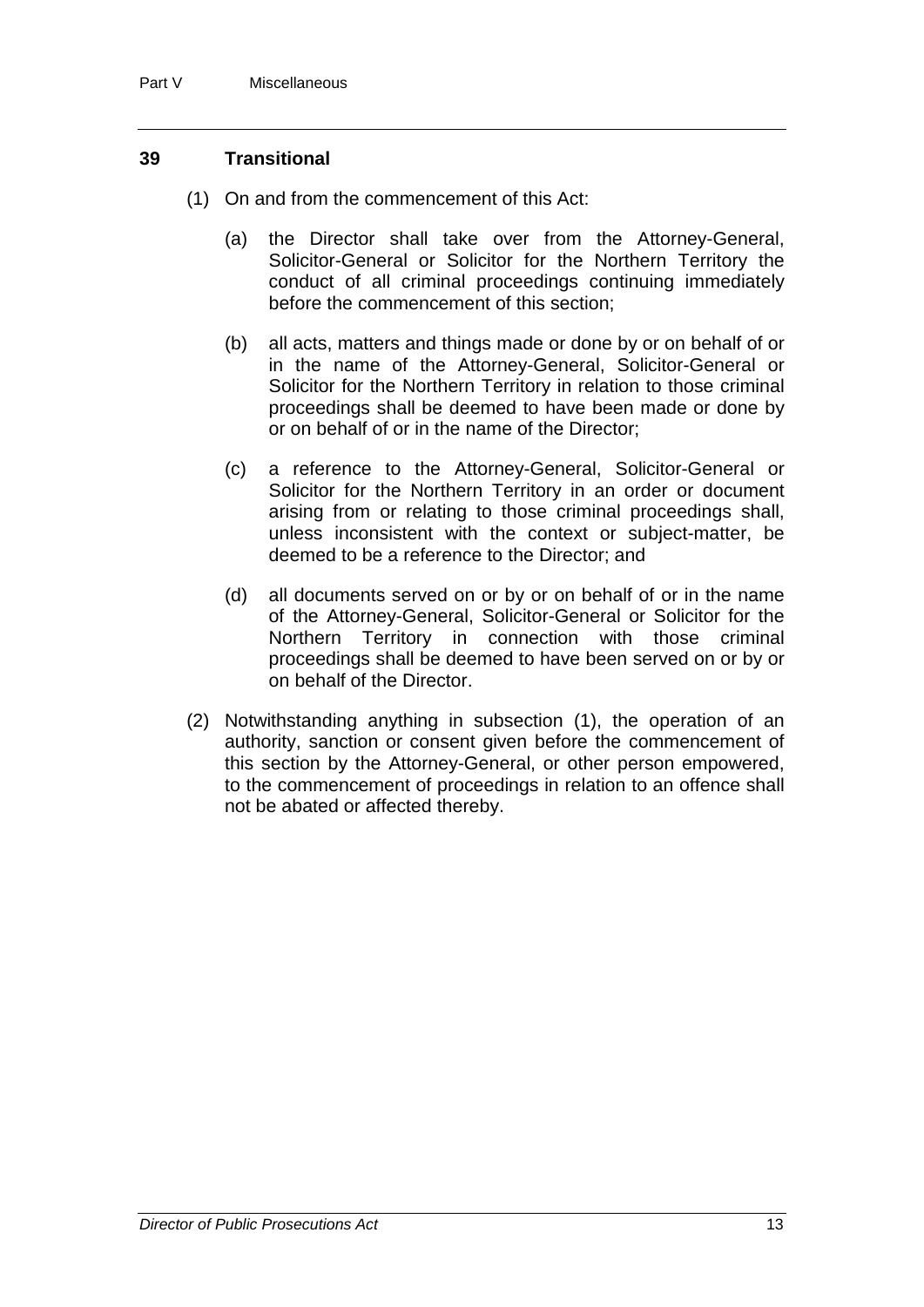## **Schedule**

section 7(1)

#### OATH

I, A.B., do swear that I will be faithful and bear true allegiance to Her Majesty Queen Elizabeth the Second, Her Heirs and Successors according to law and that I will well and truly serve Her in the office of Director of Public Prosecutions.

So help me God!

#### AFFIRMATION

I, A.B., do solemnly and sincerely promise and declare that I will be faithful and bear true allegiance to her Majesty Queen Elizabeth the Second, Her Heirs and Successors according to law and that I will well and truly serve Her in the office of Director of Public Prosecutions.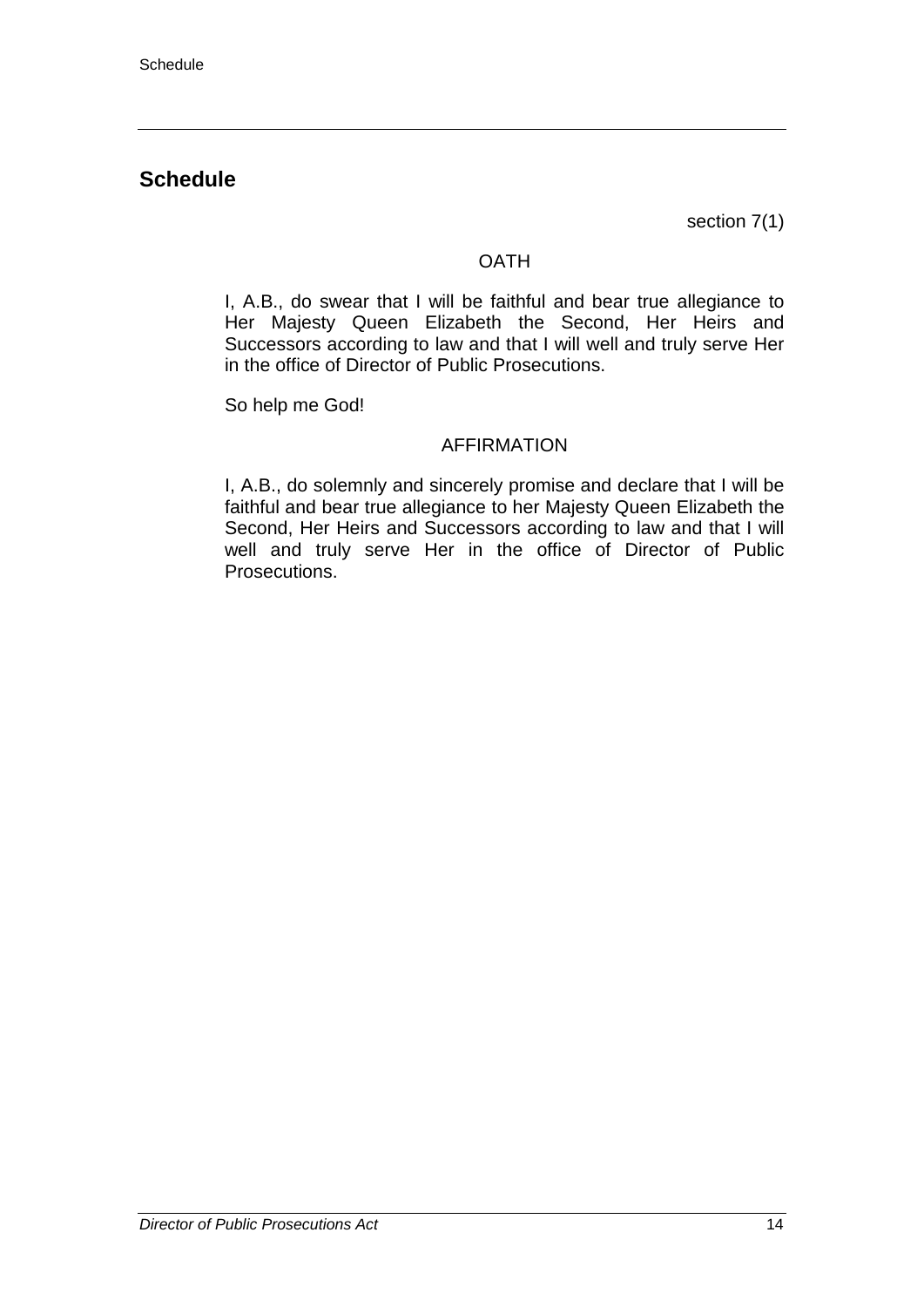#### **ENDNOTES**

**1 KEY**

Key to abbreviations

| $amd = amended$         | $od = order$                        |
|-------------------------|-------------------------------------|
| $app = appendix$        | $om = omitted$                      |
| $bl = by-law$           | $pt = Part$                         |
| $ch = Chapter$          | $r =$ regulation/rule               |
| $cl = clause$           | $rem = remainder$                   |
| div = Division          | renum = renumbered                  |
| $exp = expires/expired$ | rep = repealed                      |
| $f =$ forms             | $s = section$                       |
| Gaz = Gazette           | $sch = Schedule$                    |
| $h dg =$ heading        | $sdiv = Subdivision$                |
| ins = inserted          | <b>SL</b> = Subordinate Legislation |
| It = $long$ title       | $sub =$ substituted                 |
| $nc = not$ commenced    |                                     |

#### **2 LIST OF LEGISLATION**

| Director of Public Prosecutions Act 1990 (Act No. 35, 1990) |  |  |
|-------------------------------------------------------------|--|--|
|                                                             |  |  |

| Assent date | 15 June 1990                                   |
|-------------|------------------------------------------------|
| Commenced   | 21 January 1991 (Gaz G2, 16 January 1991, p 9) |

## *Public Sector Employment and Management (Consequential Amendments) Act 1993* **(Act No. 28, 1993)**

| Assent date | 30 June 1993                                        |
|-------------|-----------------------------------------------------|
| Commenced   | 1 July 1993 (s 2, s 2 Public Sector Employment and  |
|             | Management Act 1993 (Act No. 11, 1993) and Gaz S53, |
|             | 29 June 1993)                                       |

| Director of Public Prosecutions Amendment Act 1994 (Act No. 47, 1994) |  |  |  |
|-----------------------------------------------------------------------|--|--|--|
|-----------------------------------------------------------------------|--|--|--|

| Assent date<br>Commenced | 20 September 1994<br>1 October 1994 (Gaz S51, 30 September 1994) |  |  |
|--------------------------|------------------------------------------------------------------|--|--|
|                          |                                                                  |  |  |

## *Financial Management (Consequential Amendments) Act 1995* **(Act No. 5, 1995)**

Assent date 21 March 1995<br>Commenced 1 April 1995 (s) Commenced 1 April 1995 (s 2, s 2 *Financial Management 1995* (Act No. 4, 1995) and *Gaz* S13, 31 March 1995)

#### *Statute Law Revision (No. 2) Act 1998* **(Act No. 92, 1998)**

| Assent date | 11 December 1998 |
|-------------|------------------|
| Commenced   | 11 December 1998 |

#### *Statute Law Revision Act 1999* **(Act No. 27, 1999)**

| Assent date | 18 June 1999 |
|-------------|--------------|
| Commenced   | 18 June 1999 |

## *Criminal Property Forfeiture (Consequential Amendments) Act 2002* **(Act No. 35, 2002)**

| Assent date | 16 July 2002                                                |
|-------------|-------------------------------------------------------------|
| Commenced   | 1 June 2003 (s 2, s 2 Criminal Property Forfeiture Act 2002 |
|             | (Act No. 34, 2002) and Gaz G21, 28 May 2003, p 2)           |